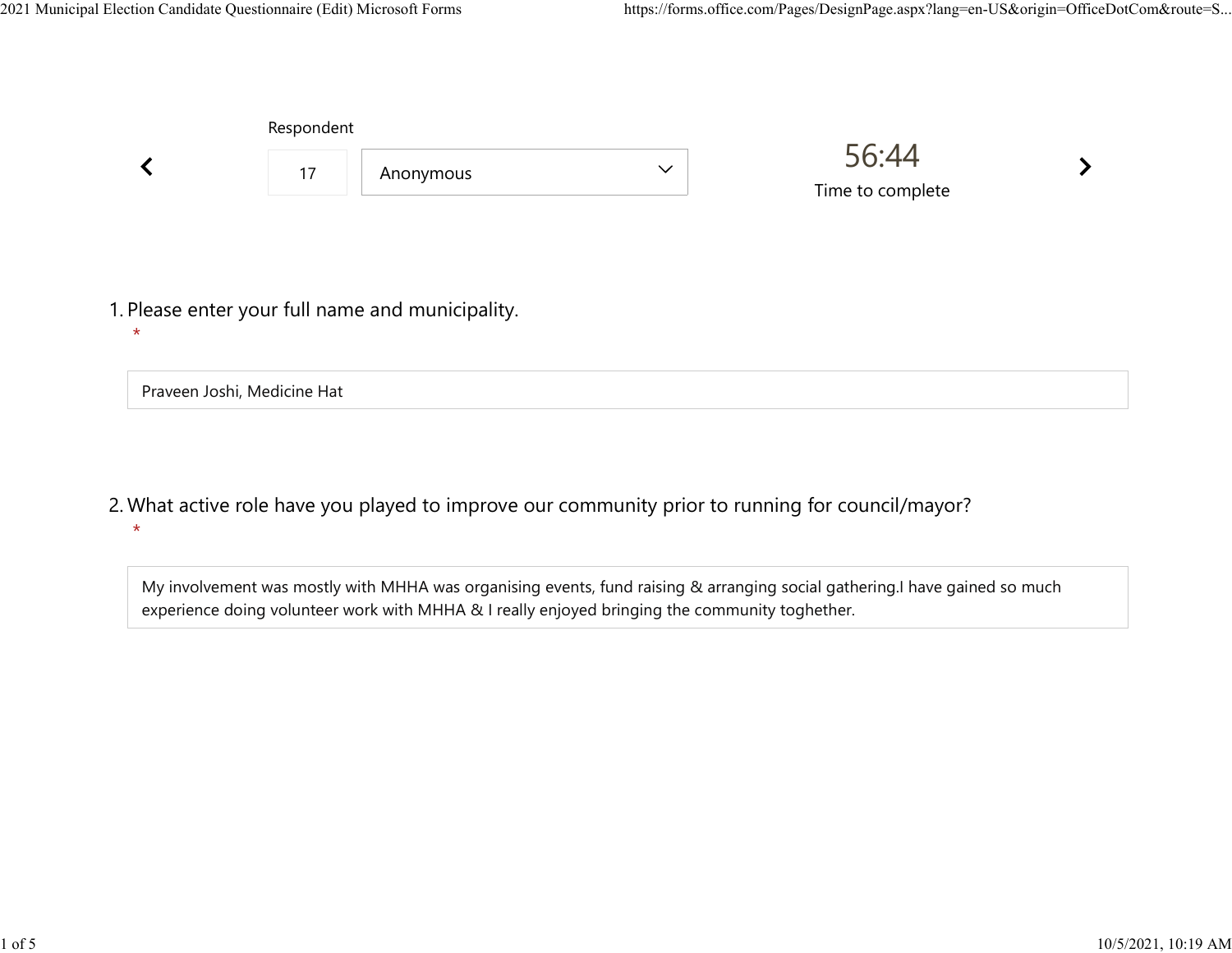What initiatives would you propose to improve tourism, investment attraction and development to our 3. municipality and region and support business recovery during/after the pandemic? \* 2021 Municipal Election Candidate Questionnaire (Edit) Microsoft Forms https://forms.office.com/Pages/DesignPage.aspx?lang=en-US&origin=OfficeDotCom&route=S...<br>2 Mhat initiatives would you propose to improve tourism invest

> I always give example of swift current because it is smaller then Medicine Hat but it has more vibes. I would make sure that the organizations like Medicine Hat accomodation association will bring more sports & other events too Medicine Hat, this will help boost local economy such as filling empty hotel rooms & Restaurants in Medicine Hat. I will also look into working with Medicine Hat tourisum department to create more community events.

4. In Medicine Hat, businesses pay a higher proportion of property taxes compared to the residential sector.  Medicine Hat's tax gap of 2.35% is one of the highest in Alberta.  What is your position on the current approach to taxation and your thoughts on potential strategies to narrow this gap?  $\star$ 

In order to close the gap we would have to generate revenue from some other avenues so this might cause residential tax to go up, we don't want that to happen so we need to bring more businesses in here so we can collect required taxes without increasing taxes for our residents.I will work closely with IMH & Planning to make sure there is no red tape & we welcome investors & businesses to come to Medicine Hat & maintain the relationship.

5. If elected, what specific steps would you take to encourage & promote entrepreneurship within the region?  $\star$ 

I will work closely with IMH & planning to make sure we welcome entrepreneurs & investors to Medicine Hat & help them setup the business.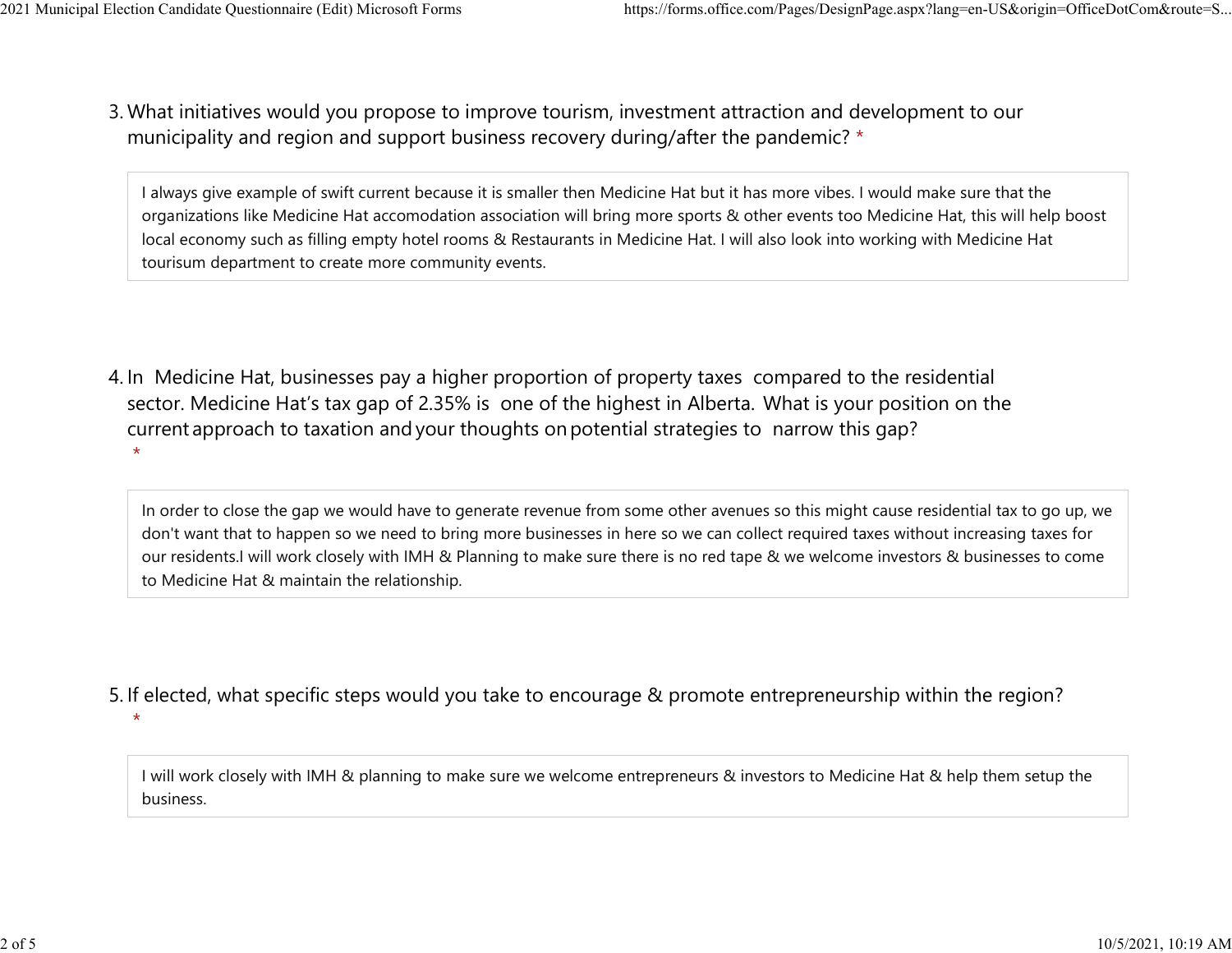$\star$ 

What is your stance on COVID-19 related laws that mandate requirements, including masks and vaccine 6. passports? 2021 Municipal Election Candidate Questionnaire (Edit) Microsoft Forms https://forms.office.com/Pages/DesignPage.aspx?lang=en-US&origin=OfficeDotCom&route=S...<br>6 Mhat is vour stance on COVID-19 related laws that mandate re

> I support the mask & vaccine passport, I understand that vaccine passport is more of a provincial issue but I feel cofident about the Medical science & our doctors & their recommendations.we are living in a first world country we should trust our Doctors & medical science.

What is your plan for publicly-funded services (examples would include Medicine Hat Public Library, power plant, 7. facilities) if elected?

 $\star$ 

I support the public support services as I understand that certain services such as library, transit, parks & reccreational facilities etc are very important to maintain the quality of life in a City of our size.

8. How important is it for our region to have a local Community College? What specific steps could the municipality do to work better with Medicine Hat College to provide ongoing opportunities for future learners?  $\star$ 

It is very important to have either a local college or a Higher educational institute, we are lucky to have Medicine Hat college in our backyard providing diffrent courses, one potential avenue is to get more international students which will bring more revenues for the college & will support local economy in general.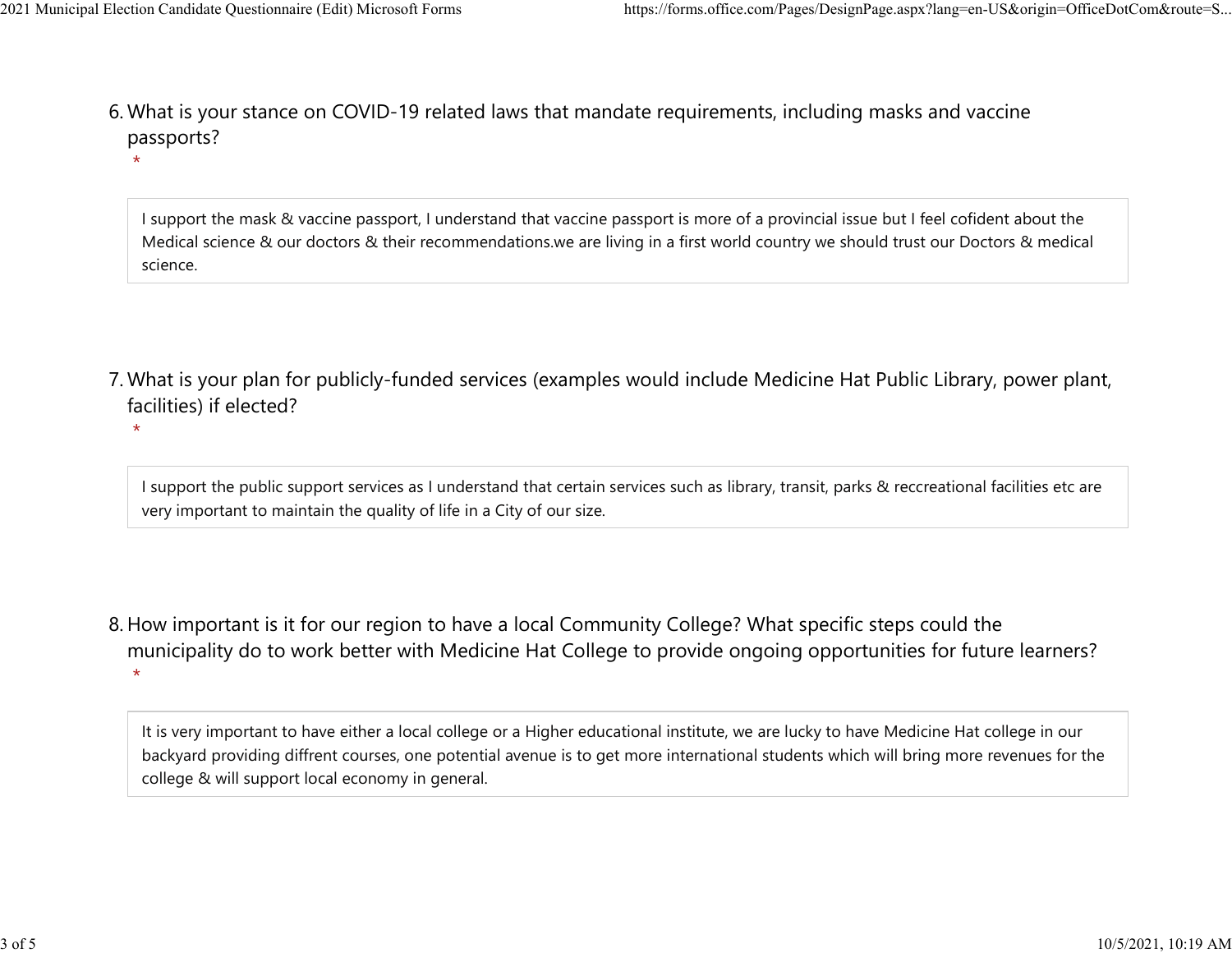$\star$ 

 $\star$ 

9. How will you attract newcomers to the district and address the needs for a skilled workforce? \* 2021 Municipal Election Candidate Questionnaire (Edit) Microsoft Forms https://forms.office.com/Pages/DesignPage.aspx?lang=en-US&origin=OfficeDotCom&route=S...<br>Q How will you attract newcomers to the district and address t

> Medicine Hat is the sunniest city located on a prime location on highway one, We need to have diverse industries here so we can create more jobs for different skill sets.once we have that we can attract more new comers to come work & live in Medicine Hat.

10. What is your stance on the importance of mental health & wellness support in our region? What ideas, implementations, and initiatives would you put forward to improve the overall mental health & wellbeing of our community?

Mental health of citizens is very important for any community. this is part of my platform as well. We need more certified phycalogist in our region & we need more female child phycastrists.

11. How will you further diversity and inclusion initiatives in our region, as it relates to each of the pillars in the Chamber's Vote Prosperity Platform: https://www.medicinehatchamber.com/voteprosperity2021/ (https://www.medicinehatchamber.com/voteprosperity2021/)

We need to respect everyone dispite of the fact based on race, colour, gender & orientation.I will focus more on Educating people about people from other race, colour,gender & orientation. I will make sure to foster a culture where every voice is welcome,heard, respected.